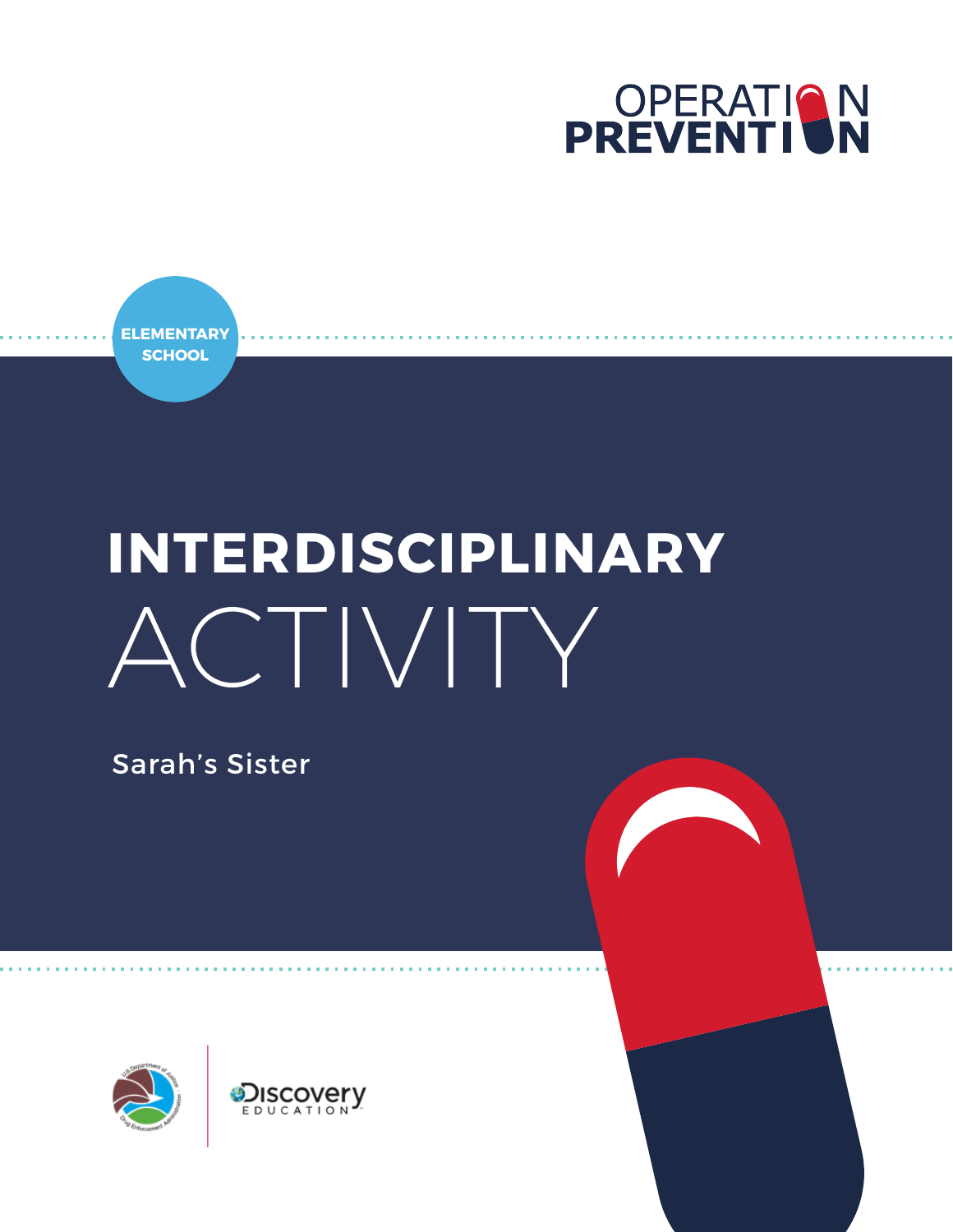### **SESSION 4** OVERVIEW



Students will explore the importance of storing medication safely. They will analyze a scenario and make a recommendation for how a teen girl should respond when her younger sister has taken medication that was not properly stored. After learning more about how to respond to a medical emergency, students will revise their recommendations, if appropriate. As an extension, students will conduct research and develop a safety plan for the teenager's household.

#### **Sarah's Sister**

**Content Areas**  Health, English Language Arts

**Activity Duration** 60 minutes

### **Grade Level**

Grades 3-5

#### **Objectives**

- O Explain the risks of improperly storing medication.
- O Identify the steps to take when someone misuses/overdoses on medication.
- O Communicate ways to properly store medication.

### **Materials**

- O ["Journal-What Do You Notice?"](#page-11-0) Student Handout, one per student
- O [Teacher Resource: Medication Images 1-4](#page-10-0)
- O ["Script: Sarah's Sister" Student Handout,](#page-12-0) one per student
- O [Help Sarah Decide Student Handout,](#page-13-0)  one per student
- O Blue and yellow highlighters, one per student
- O Internet access

#### **Definitions**:

O **Medication** – A drug or other form of medicine that is used to treat or prevent disease. Some medications require a prescription to purchase and some medications can be purchased over the counter by an adult.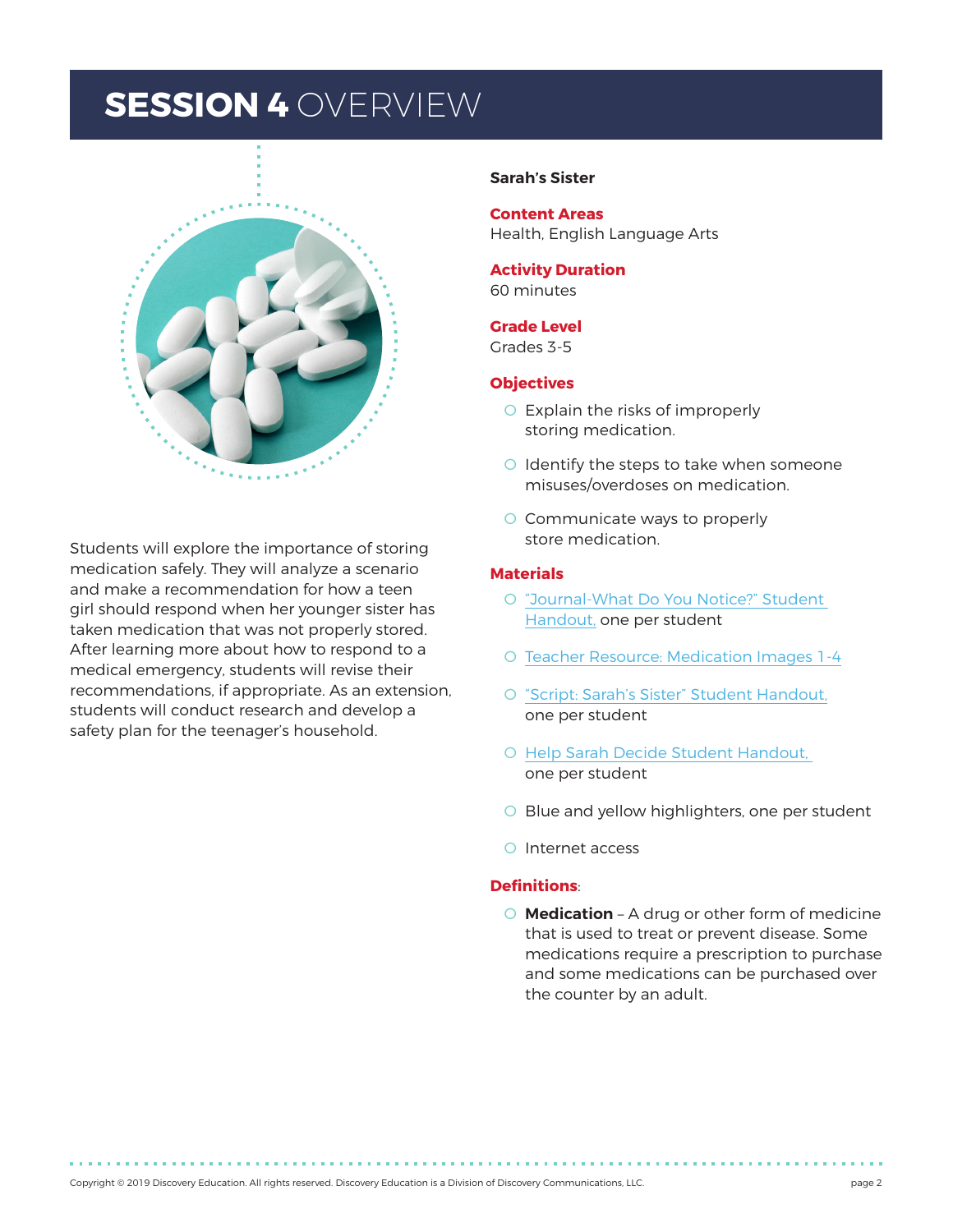### **HEALTH** STANDARDS

#### **National Health Standards**

Students will comprehend concepts related to health promotion and disease prevention to enhance health.

1.5.5 Describe when it is important to seek health care.

Students will demonstrate the ability to access valid information, products, and services to enhance health.

3.5.1 Locate resources from home, school, and community that provide valid health information.

Students will demonstrate the ability to use decision-making skills to enhance health. 5.5.2 Analyze when assistance is needed in making a health-related decision.

#### **Common Core English Language Arts**

CCSS.ELA-LITERACY.W.4.2 Write informative/explanatory texts to examine a topic and convey ideas and information clearly.

### CCSS.ELA-LITERACY.W.4.3.B

Use dialogue and description to develop experiences and events or show the responses of characters to situations.

# **BACKGROUND** INFO

Modeling safe storage and use can guide children to make more informed choices when they are old enough to take medications on their own. Knowing exactly how medications affect the body – and how our body reacts to medications – can help explain how important it is to make responsible decisions when introducing any type of medication into the body.

Every year, many children are seen in the emergency room after consuming medications that are improperly stored. It is important to know what steps to take when a child unexpectedly locates or consumes medication not prescribed to them. When a child has misused medication, it is important to contact the appropriate experts (i.e. Poison Control Center or 9-1-1) and communicate key details (e.g. description of the child's condition, the child's age and weight, the name and approximate amount of the medication consumed, and when the medication was consumed). To keep children safe, medication must be stored properly.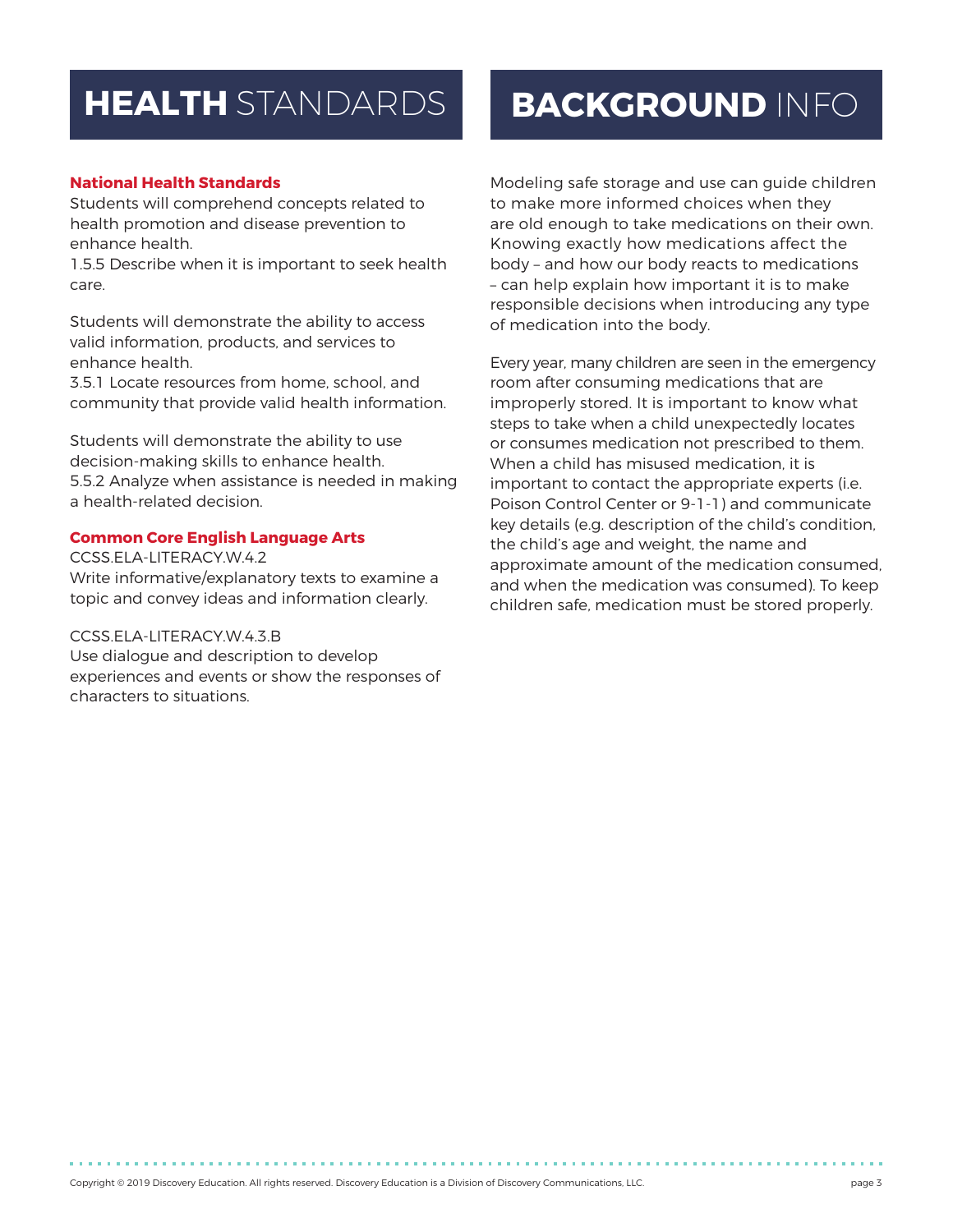### **ENGAGE**



**Distribute** a ["Journal- What Do You Notice?" Student Handout](#page-11-0) to each student. Display the [Teacher Resource: Medication Images 1-4](#page-10-0) that show improperly- stored medications (e.g. on a nightstand, in a purse on the floor, in an unlocked medicine cabinet, on the kitchen counter) one at a time.

Each time you post a picture ask, "What do you see happening?" Have students record their ideas in their journals.

Allow students to share their ideas with the class. After the class discussion, repost images one at a time, making sure to point out the improperly stored medications.

Take time to prepare your class for the next part of the activity by explaining to them that you are going to be doing a cooperative learning activity called "role play." Explain to the students that "role play" is a way to act out a scenario to practice different ways to react in a situation or explore potential ways to solve a problem. "Role play" gives us a chance to think about situations that might be stressful and consider the consequences of our decisions while we are calm. "Role play" can help us to make good decisions.

#### **Key Talking Points:**

- O It is important to role play or practice situations to help us to understand how to make good decisions.
- O When you practice or role play a situation, it gives you a chance to think about how you would handle the situation if it happened to you.

Each student will have a copy of a script. Use the chart on the following page as reference when explaining and discussing the different elements of a script. Ask your class what is important to think about when watching a role play.

Possible student responses:

- O What people say
- O What people do
- O What choices the actors make
- O What other choices the actors could have made
- O What did the actors do that was good
- O What could the actors have done differently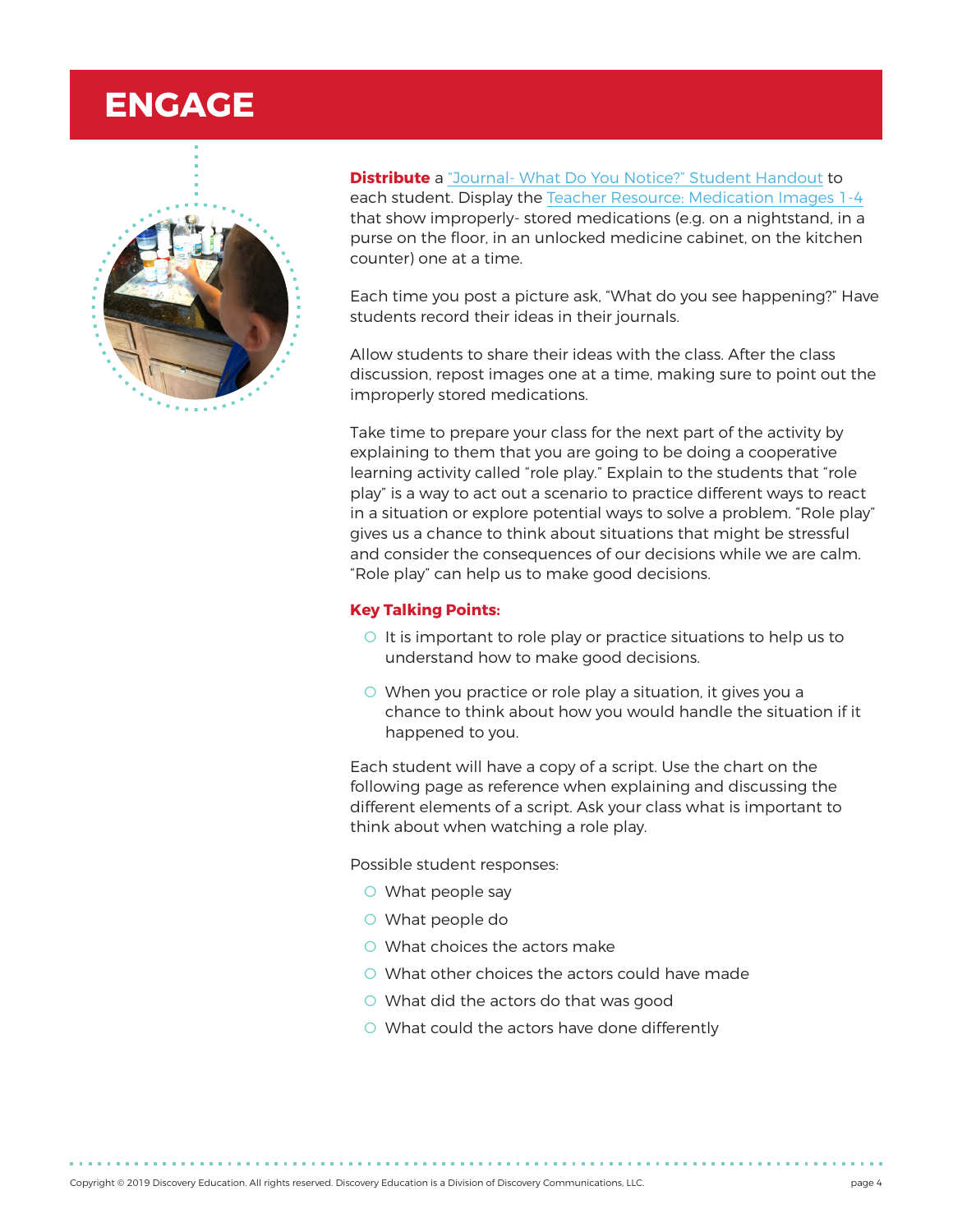### **ENGAGE** CONT.



The next part of the activity has been set up assuming the students will act out the situation in small groups. An alternative setup would be to have one group of selected students role play the situation in front of the class and ask other students to be the observers. If you choose this option, tell the remaining students that their job will be to observe the role play and provide their ideas and insights with the class when the role play is finished. Suggested discussion questions include:

- O What did you observe in the scenario?
- O How did Sarah handle the situation? How would you have felt if you were Sarah?
- O What would you have done differently?
- O What were the key things you learned from the role play?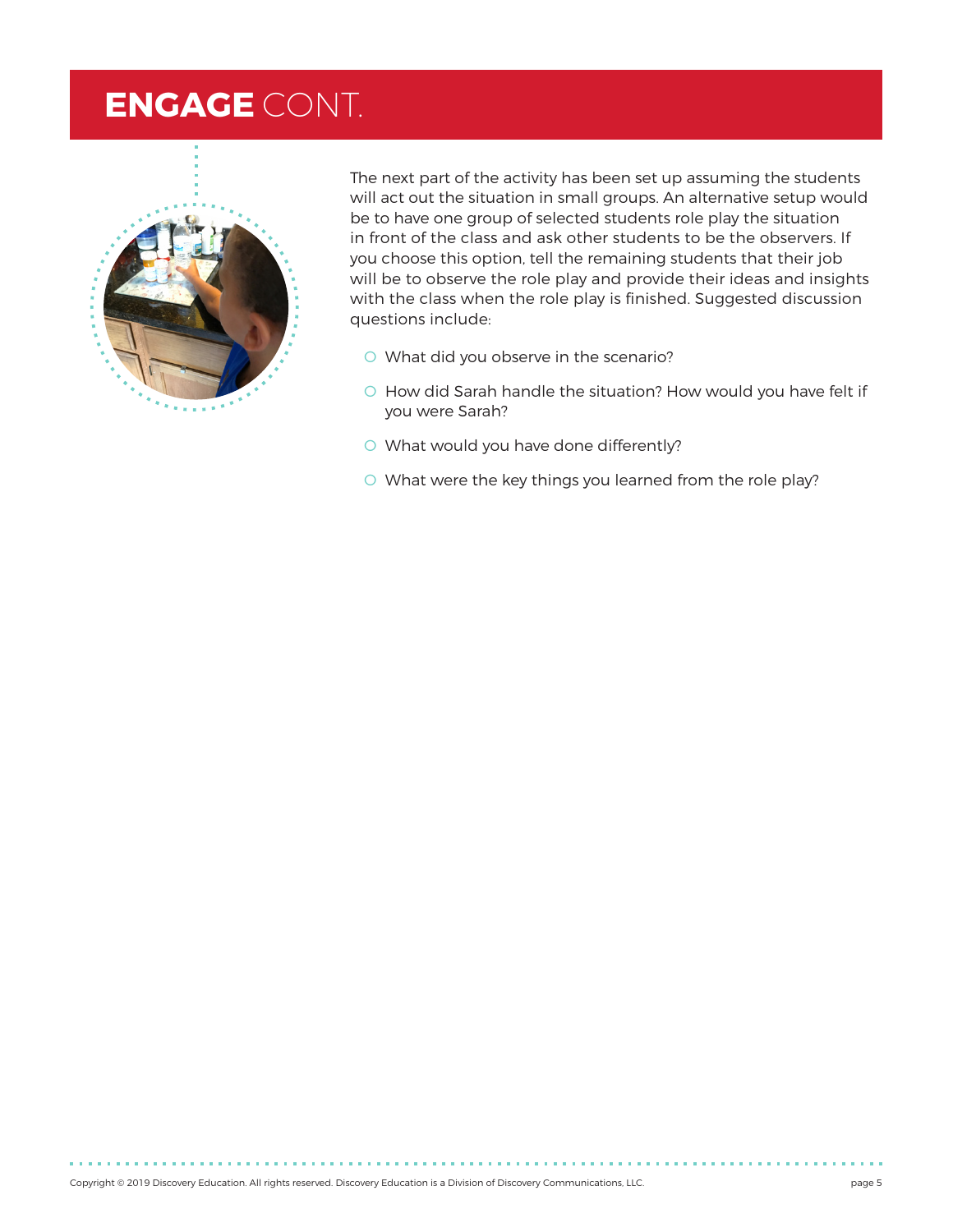### **EXPLORE**

Tell students they are going to perform scenes to explore a scenario describing how siblings approached a potential health emergency.

#### **Summary of Scenario:**

O Sarah is babysitting her younger siblings. When she notices her sister Shelly is missing, she looks for her. Eventually, she finds her standing in her parent's bedroom holding an open prescription bottle with pills scattered around her on the floor.

Put students in groups of four and distribute a Script: [Sarah's Sister Student Handout](#page-12-0) to each student. Assign each student a role in the script: Sarah, Nelsey, Steven/Narrator, and Scott/Scene. Students should highlight their role in the script. If needed, review the elements of a script with the students (see table below) and allow time for students to ask questions.

Invite students to work in their small groups to perform the scenes according to their roles.

| <b>Script Element</b>   | <b>Example from Sarah's Sister Script</b>                                                                                                                                                                                                                      | <b>Description</b>                                                                     |
|-------------------------|----------------------------------------------------------------------------------------------------------------------------------------------------------------------------------------------------------------------------------------------------------------|----------------------------------------------------------------------------------------|
| <b>Slugline</b>         | INT-NIGHT-I IVING ROOM                                                                                                                                                                                                                                         | Describes the setting<br>Interior/Exterior<br>$\bigcirc$<br>Time<br>Place<br>$\bigcap$ |
| <b>Action</b>           | SARAH is on the couch watching<br>television with her younger brothers<br>STEVEN and SCOTT. Her cell phone<br>rings. It is her friend NELSEY. She<br>answers the call. While talking on the<br>phone she notices her little sister Shelly<br>has wandered off. | Describes what is happening in<br>the scene                                            |
| <b>Character's Name</b> | <b>NFISFY</b>                                                                                                                                                                                                                                                  | Appears centered in all CAPS each<br>time a new character delivers dialogue            |
| <b>Parentheticals</b>   | (Sighs)                                                                                                                                                                                                                                                        | Describes what is happening when a<br>character is delivering dialogue                 |
| <b>Dialogue</b>         | What's up girlie? Want to come over?                                                                                                                                                                                                                           | States what the character says                                                         |
|                         | O.S. indicates that the character is off screen when talking (e.g. phone call)<br>The first time a character is introduced the name is in all CAPS                                                                                                             |                                                                                        |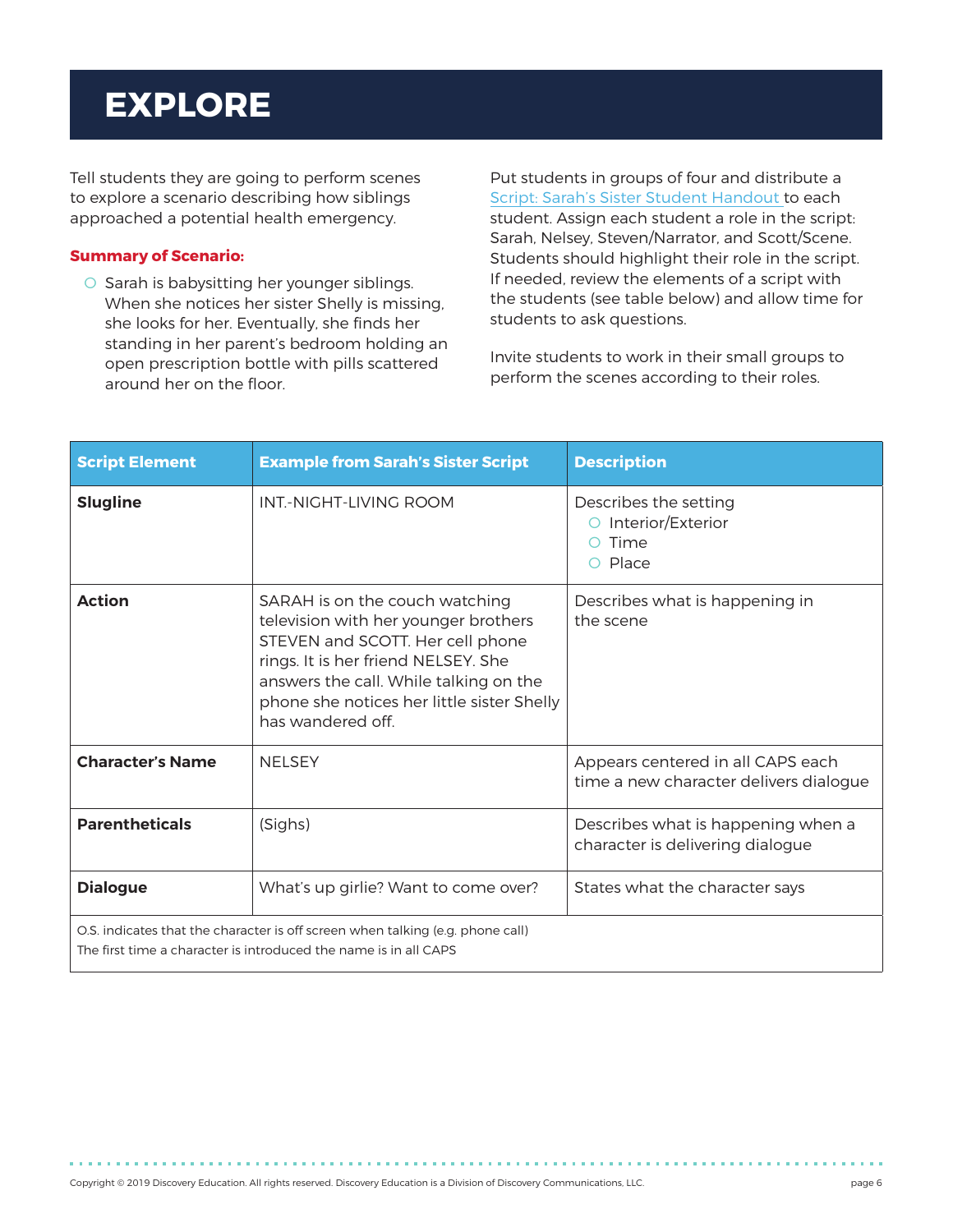### **EVALUATION** PART 1



**Pre-assessment** - Distribute a [Help Sarah Decide Student Handout](#page-13-0) and yellow highlighter to each student. Direct students to work individually to highlight in yellow the immediate steps that Sarah might take to help her sister Shelly. Instruct students to keep this handout to revisit later in the lesson.

#### **Explain:**

Tell students that they are going to classify a group of actions into two categories. Category 1 includes the immediate actions Sarah should take to help her sister. Category 2 will include actions Sarah should take after she helps her sister. The list of actions in each category does not need to be in any particular order at this time.

Read aloud the first two actions listed ("Call the poison control center or 911" and "call her neighbor") and model your thinking out loud as to how you would sort them.

- O For example, **"Call the poison control center or 911"** should be placed in Category 1. Clarify that Sarah should call 911 immediately to get her sister the help she needs right away. The operator will send help as well as give Sarah instructions on what to do next. **"Call her neighbor"** should be under Category 2. Later, she can call her neighbor to help her with her other siblings if needed.
- O Present a third action **("Read the prescription label…")** and ask for student volunteers to categorize the action and explain their thinking. Repeat this with all the actions listed. Do not validate student ideas as the categories are created. Accept all student responses and allow students to revisit and re-categorize actions as new ideas are shared.

Once the two categories are completed, ask, "Do we need to add or eliminate any actions?" Make any edits to the lists based on the class discussion. Anticipated answers are included in the table below.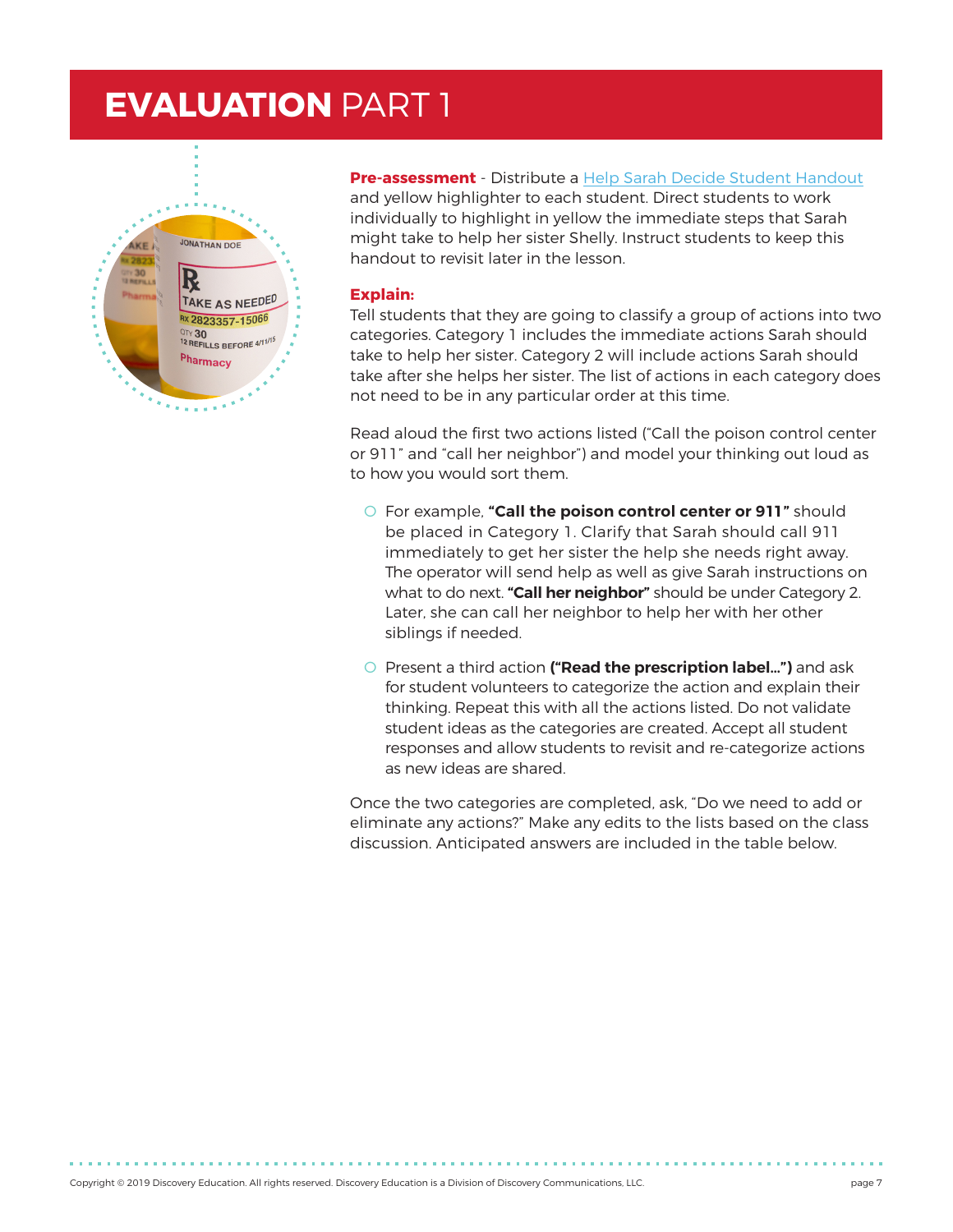### **EVALUATION** PART 1: ANSWERS

### **Action Categories** (Answers)

| <b>Category 1</b>                                                                                                                                                  | <b>Category 2</b>                                                                                                   |  |
|--------------------------------------------------------------------------------------------------------------------------------------------------------------------|---------------------------------------------------------------------------------------------------------------------|--|
| Read the prescription label.<br>Call the local Poison Control Center or 911.<br>Ask Shelly if she has taken any of the pills, and<br>count the pills on the floor. | Go get her other siblings<br>$\circ$<br>$\circ$ Call her neighbor.<br>O Try to make Shelly throw up the medication. |  |
| Determine the name and quantity of the<br>medication.                                                                                                              |                                                                                                                     |  |
| Think about how much time has passed since<br>she last saw Shelly.                                                                                                 |                                                                                                                     |  |

Once the class has determined the immediate actions Sarah should take listed in Category 1 ask them, "What do you think Sarah should do first?" Use the information provided below to work with students to clarify a logical sequence of immediate actions.

### **Example of Logical Sequence of Immediate Actions Sarah Should Take**

| <b>Action</b>                                                                     | <b>Explanation</b>                                                                                                                                                                                                                                |  |
|-----------------------------------------------------------------------------------|---------------------------------------------------------------------------------------------------------------------------------------------------------------------------------------------------------------------------------------------------|--|
| Call the local Poison Control Center.                                             | Sarah should call the Poison Control Center first so<br>they can guide her to help Shelly.                                                                                                                                                        |  |
| Read the prescription label.                                                      | Sarah needs to let the Poison Control Center staff<br>know the name of the medication because the type<br>of medication Shelly has taken could impact what<br>Sarah does next.                                                                    |  |
| Determine the name and prescribed quantity of<br>the medication.                  | It is important for Sarah to read what is on the<br>prescription label. The prescription label will let<br>her know how much medication was in the<br>container. This helps the Poison Control Center staff<br>determine the worst-case scenario. |  |
| Ask Shelly if she has taken any of the pills and<br>count the pills on the floor. | This will help Sarah estimate how much of the<br>medication Shelly has taken, if any.                                                                                                                                                             |  |
| Think about how much time has passed since she<br>last saw Shelly.                | If Sarah provides this information, the Poison<br>Control Center staff can estimate how long the<br>medication has been in Shelly's body.                                                                                                         |  |

Clarify with students that, if Shelly was experiencing issues that prevented her from communicating with Sarah, (e.g. difficulty breathing, not able to talk or move properly, won't wake up) her first action would be to call 9-1-1 and not the Poison Control Center. Also, explain that inducing vomiting to remove medication from the stomach before it absorbs is no longer the standard recommendation. Inducing vomiting is rarely recommended because it has not proven to be more effective than alternative treatments.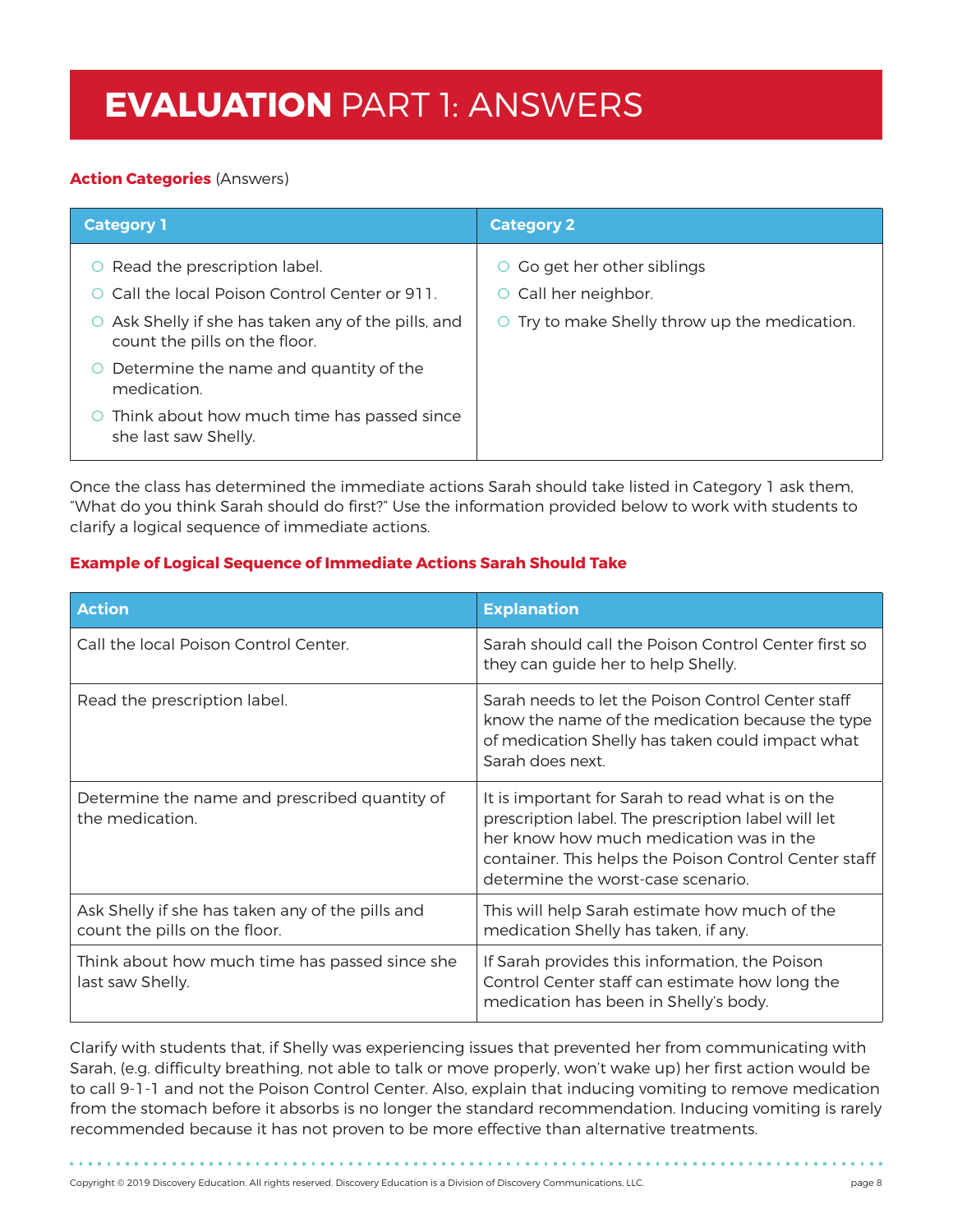### **EVALUATION** PART 2



**Post assessment** - Distribute a blue highlighter to each student, and invite students to take back out their [Help Sarah Decide](#page-13-0)  [Student Handout](#page-13-0). Have students use information from the classification activity to revise their proposed actions to Sarah, using the blue highlighter.

#### **Extension:**

Explain to students that, every year, many children under five (mostly two-year-olds) are seen in the emergency room after consuming medications that are improperly stored. Show the Safe Kids Worldwide: Simple Steps to Safe Medicine storage video (1:06) at <https://www.safekids.org/video/simple-steps-safe-medicine-storage>to reinforce that these accidents could be prevented by properly storing medications.

Invite students to conduct online research to identify ways to safely store medications. They should focus on major steps parents should take to prevent children from accessing and misusing medication. Allow them to communicate their understanding by developing one of the following:

- O A medication safety tips presentation for Sarah's parents.
- O A poster for younger siblings about the dangers of using medication without adult supervision.
- O A brochure or social media campaign to communicate medication safety to their peers.

#### **Sample of safety tips:**

- O Confirm prescription medication is stored properly in your household. Somewhere that is too high for young children to reach or see is ideal.
- O Re-lock the safety cap of medicine bottles each time they are opened.
- O Dispose of unused prescription medication to prevent misuse.
- O Follow the instructions, and don't take more than what is prescribed.
- O Don't mix medications.
- O Don't give prescription medication to someone else, and don't take other people's medications.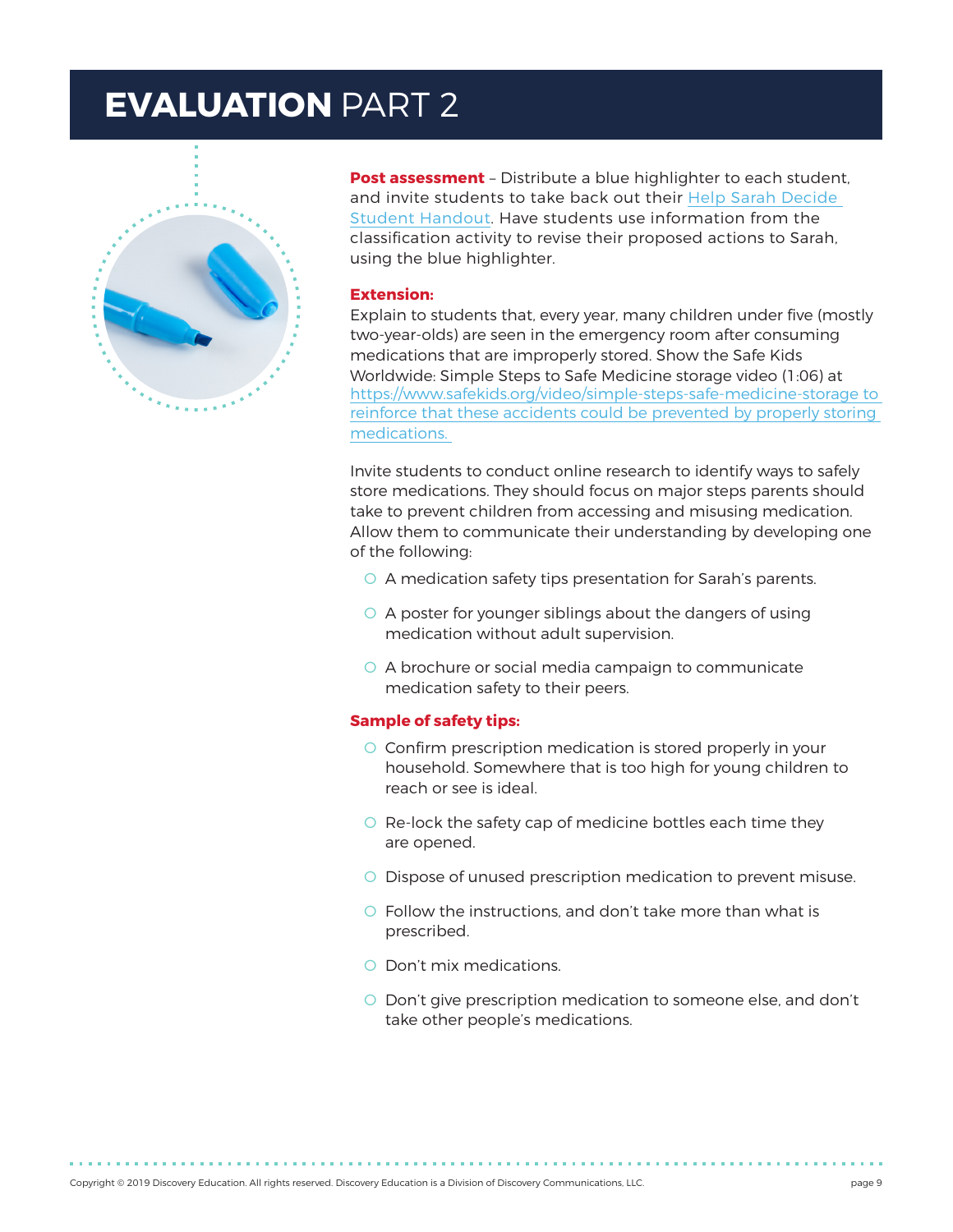### **SUMMARY/ WRAP-UP**



#### **Key Talking Points:**

- O Always store medication where young children cannot reach it.
- O It's very important to keep a close eye on younger siblings if you are watching them.
- O Know the steps to take if someone accidentally takes medication they aren't supposed to.
- O Keep the poison control center's number accessible in your house and know where to find it.
- O We can make good decisions, if we know how to use and store medication safely.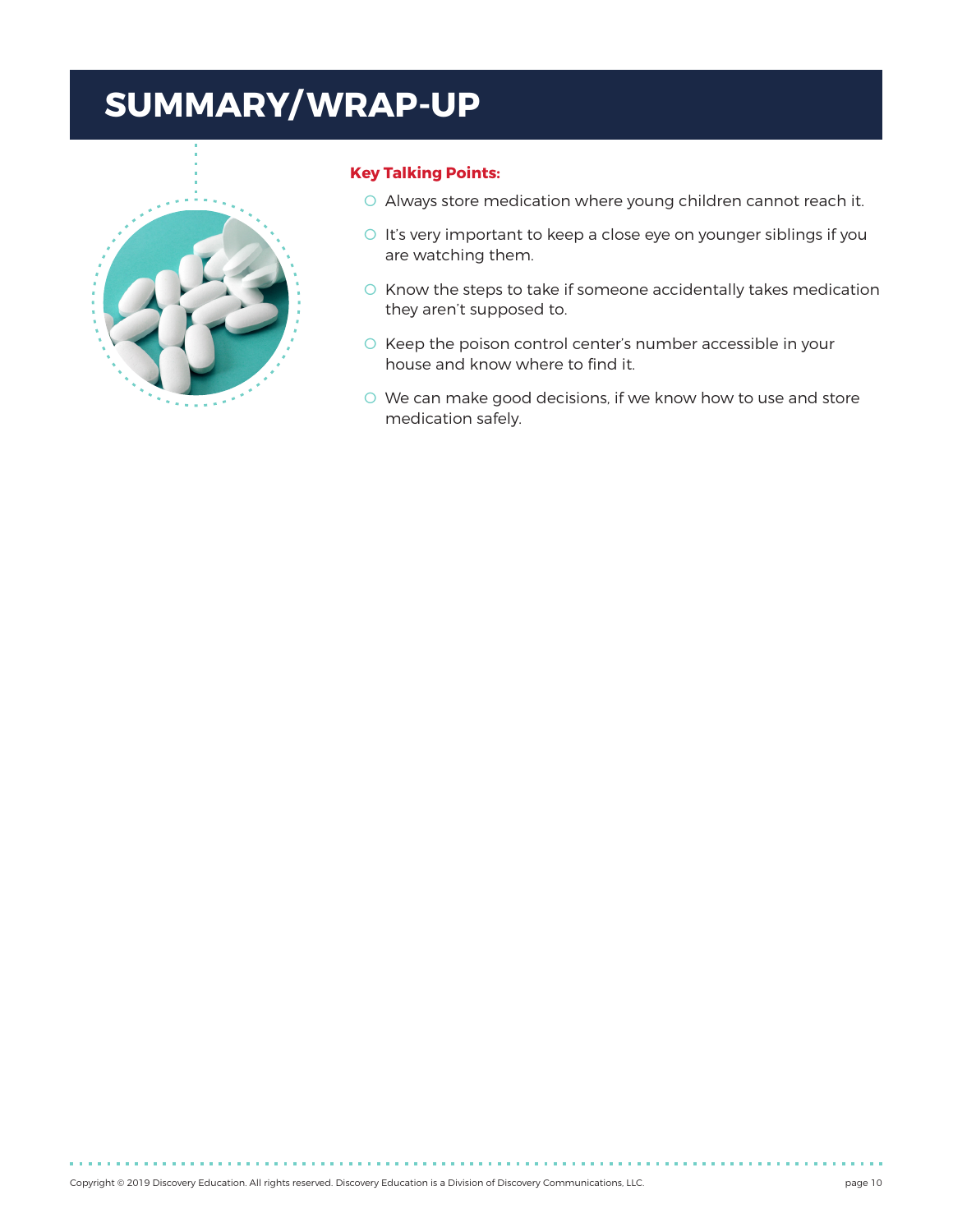### <span id="page-10-0"></span>MEDICATION IMAGES 1-4

#### **Engage Image #1 Engage Image #2**







### **Engage Image #3 Engage Image #4**

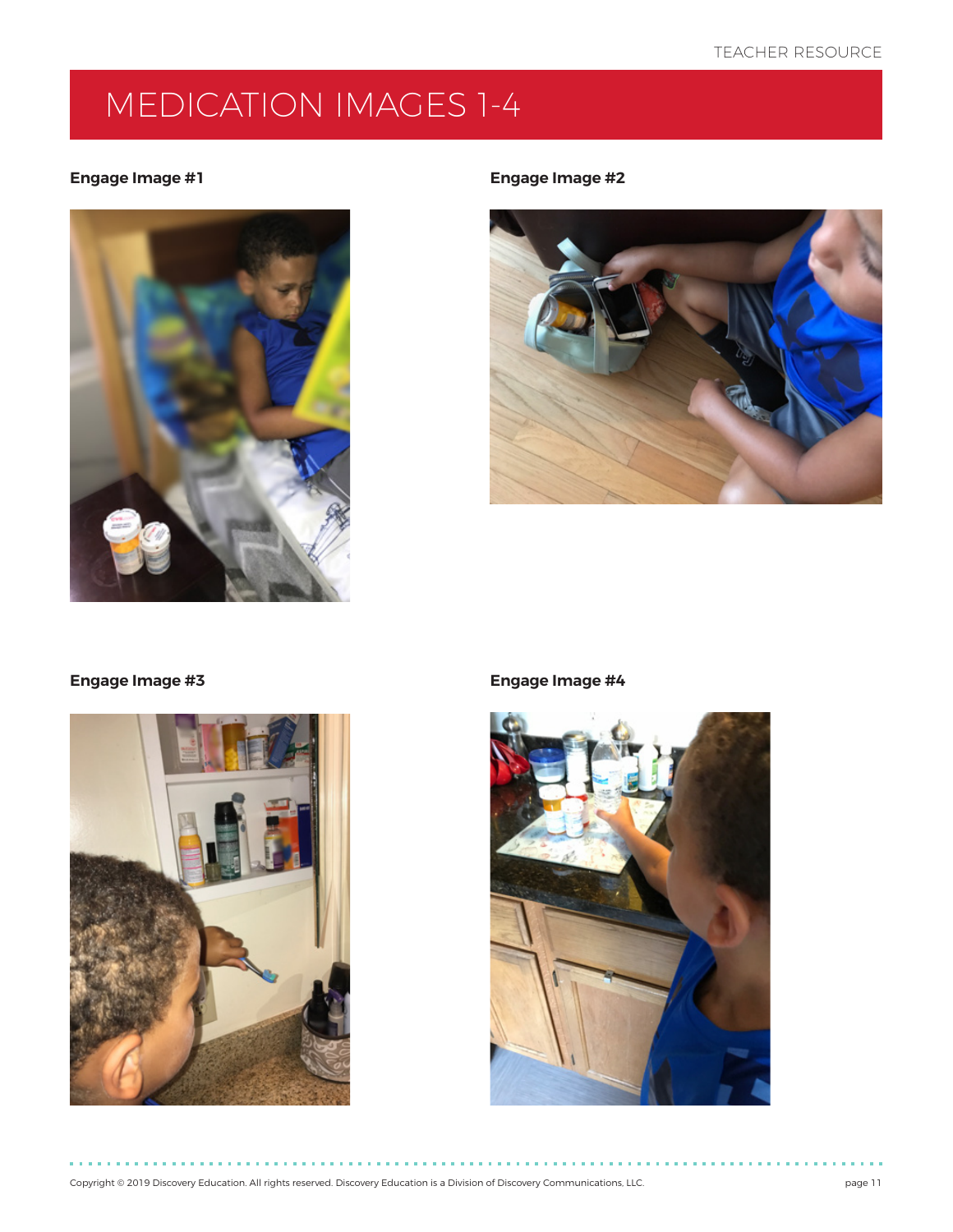## <span id="page-11-0"></span>**JOURNAL** – WHAT DO YOU NOTICE?

. . . . . . . . . .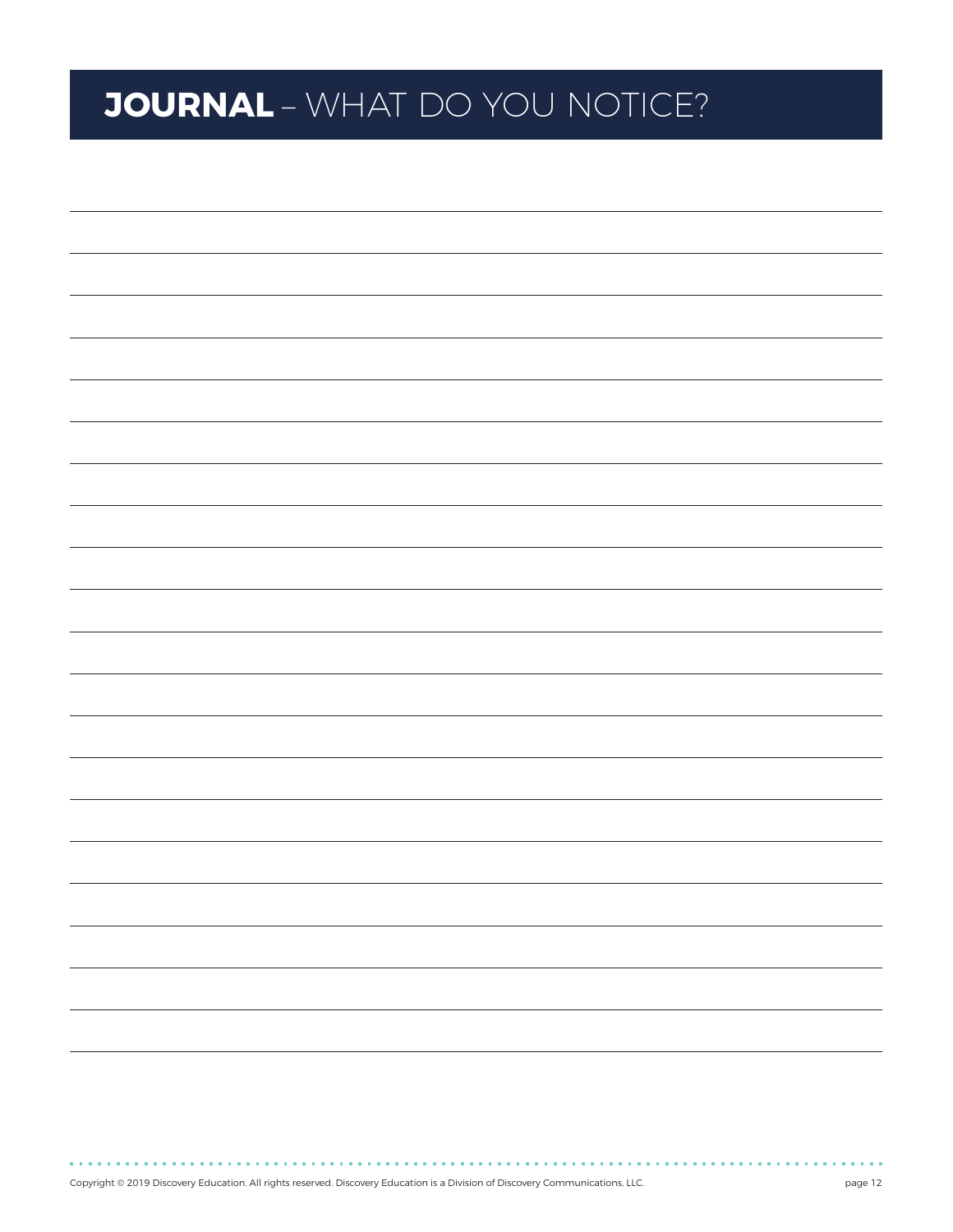### <span id="page-12-0"></span>**SCRIPT** – SARAH'S SISTER

**Directions:** Work with your group to perform the scenes below.

FADE IN:

Scene: INT.-NIGHT-LIVING ROOM

Narrator: SARAH is on the couch watching television with her younger brothers STEVEN and SCOTT. Her cell phone rings. It is her friend NELSEY. She answers the call. While talking on the phone she notices her little sister Shelly has wandered off.

**SARAH** 

(ring, ring)

Hello.

 NELSEY (O.S.) What's up girlie? Want to come over?

> SARAH (Sighs)

I can't I am babysitting for my parents. What are you doing?

NELSEY

I just got finished painting my nails. I am about to ask my mom if I can have some ice cream.

SARAH

That sounds so good. We are just watching a movie. Wait. SHELLY? SHELLY! Nelsey, let me call you back. I need to go find Shelly. She wandered off when I wasn't looking.

Scene: INT.-NIGHT-KITCHEN

Narrator: Clutching her phone, Sarah hops off of the couch and walks to the kitchen to look for her little sister Shelly.

SARAH

Shelly. Are you in here?

Scene: INT.-NIGHT-HALLWAY

Narrator: Sarah walks up and down the hallway.

SARAH

Shelly! SHELLY! Where are you?

Scene: INT-NIGHT-BATHROOM

Narrator: Sarah starts to get nervous. She turns on the bathroom light and pulls back the shower curtain.

### SARAH

 Shelly? Are you hiding from me? SHELLY! This is not funny. Please come out.

Scene: INT-NIGHT-PARENT'S BEDROOM

Narrator: Sarah runs into the room and finds her sister holding an empty prescription bottle. Pills are scattered on the floor around Shelly.

> SARAH (grabs pill bottle) Shelly! Where did you get this? Did you eat any of these pills?

FADE OUT: